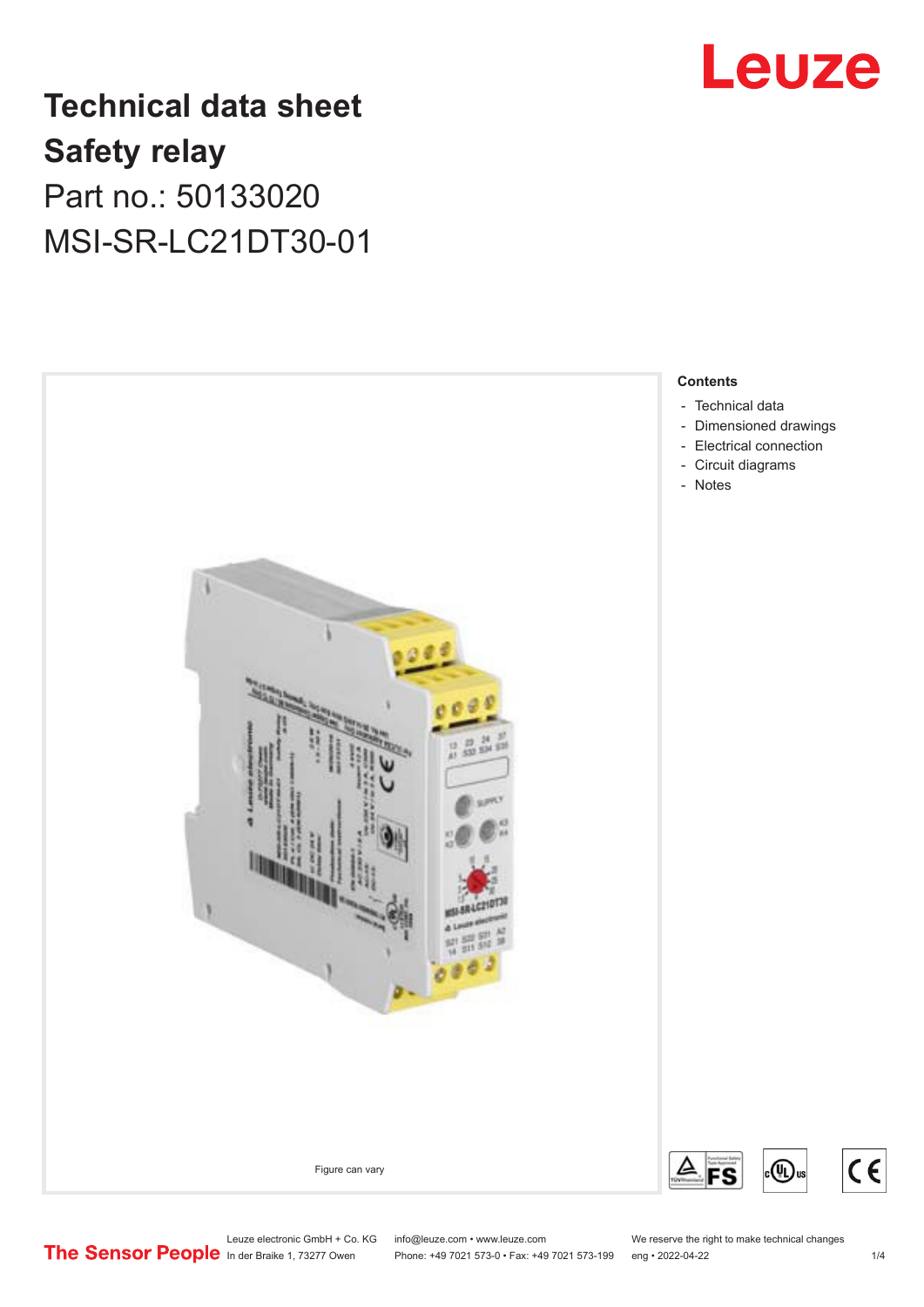# <span id="page-1-0"></span>**Technical data**

#### **Basic data**

| <b>Series</b>      | MSI-SR-LC21DT                                          |
|--------------------|--------------------------------------------------------|
| <b>Application</b> | Base device for E-Stop and safety door<br>applications |
| <b>Functions</b>   |                                                        |
| <b>Functions</b>   | Monitoring of E-Stop circuits                          |
|                    | Monitoring of optoelectronic protective<br>devices     |
|                    | Monitoring of position switches                        |
|                    | Monitoring of proximity switches                       |
| Restart            | Automatic                                              |
|                    | Manual                                                 |

#### **Characteristic parameters**

| <b>SIL</b>             | 3, IEC 61508             |
|------------------------|--------------------------|
| <b>SILCL</b>           | 3, IEC/EN 62061          |
| Performance Level (PL) | e, EN ISO 13849-1        |
| $PFH_n$                | 3E-08 per hour           |
| Mission time $T_{M}$   | 20 years, EN ISO 13849-1 |
| Category               | 4, EN ISO 13849          |
|                        |                          |

#### **Electrical data**

| Supply circuit                                                             |         |
|----------------------------------------------------------------------------|---------|
| Nominal voltage U <sub>N</sub>                                             | 24 V DC |
| Min. rated control supply voltage U <sub>s</sub> 20.4 V<br>at DC           |         |
| Max. rated control supply voltage at 26.4 V<br>DC                          |         |
| Min. rated control supply voltage at<br>DC                                 | 20.4 V  |
| Rated power DC                                                             | 2.6 W   |
| Galvanic isolation between supply<br>and control circuit                   | No      |
| <b>Output circuit</b>                                                      |         |
| Number of outputs, safety-oriented, 2 Piece(s)<br>undelayed, contact-based |         |
| Number of outputs, safety-oriented, 1 Piece(s)                             |         |

| delayed, contact-based                                                  |                                                                                        |
|-------------------------------------------------------------------------|----------------------------------------------------------------------------------------|
| Release current paths, time-delayed NO contact, off-delay               |                                                                                        |
| <b>Contact material</b>                                                 | Ag alloy, gold-plated                                                                  |
| Usage category AC-15 (NO contact) Ue 230V, le 3A                        |                                                                                        |
| Usage category DC-13 (NO contact) Ue 24V, le 2A                         |                                                                                        |
|                                                                         | <b>Short circuit protection (NO contact)</b> qG class safety fuse 6A, melting integral |
| Nominal switching voltage, release 230 V<br>current paths AC            |                                                                                        |
| Max. thermal continuous current $I_{in}$ , 6 A<br>release current paths |                                                                                        |
| Max, total current <sup>2</sup> of all current<br>paths                 | $5A^2$                                                                                 |
| <b>Mechanical life time</b>                                             | 100,000,000 switching cycles                                                           |

| <b>Control circuit</b>                                                    |                                                                |
|---------------------------------------------------------------------------|----------------------------------------------------------------|
| <b>Evaluation of the inputs</b>                                           | Two-channel                                                    |
| Nominal output voltage DC                                                 | 22 V                                                           |
| Input current at the control inputs                                       | 25 mA                                                          |
| (safety circuit/reset circuit)                                            |                                                                |
| Max. peak current at the control<br>inputs (safety circuit/reset circuit) | 2.500 mA                                                       |
| Max. cable resistance, per channel                                        | ≤ (5 + (1.176 x U <sub>R</sub> / U <sub>N</sub> - 1) x 100) Ω  |
| Minimum switch-on time                                                    | 200 ms                                                         |
| Response time (automatic start $t_{\alpha 2}$ )                           | 700 ms                                                         |
| Response time (manual start $t_{44}$ )                                    | 30 ms                                                          |
| Test pulse time permitted $t_{\text{to}}$                                 | 1 <sub>ms</sub>                                                |
| Release time $t_{p}$                                                      | 25 <sub>ms</sub>                                               |
| Release time t <sub>R</sub> , time-delayed<br>contacts (tolerance)        | $1.5 s 30 s \pm 16 \%$                                         |
| Sychronous time monitoring ts                                             | 500 ms                                                         |
| Recovery time $t_w$                                                       | 500 ms                                                         |
| <b>Connection</b>                                                         |                                                                |
| <b>Number of connections</b>                                              | 1 Piece(s)                                                     |
|                                                                           |                                                                |
| <b>Connection 1</b>                                                       |                                                                |
| <b>Function</b>                                                           | Signal IN                                                      |
|                                                                           | Signal OUT                                                     |
|                                                                           | Voltage supply                                                 |
| <b>Type of connection</b>                                                 | Terminal                                                       |
| Type of terminal                                                          | <b>Screw terminal</b>                                          |
| No. of pins                                                               | $16$ -pin                                                      |
|                                                                           |                                                                |
|                                                                           |                                                                |
| Cable properties                                                          |                                                                |
| <b>Connection cross sections</b>                                          | 1 $\times$ 0.2 to 2.5 mm <sup>2</sup> , wire                   |
|                                                                           | 1 x 0.2 to 2.5 mm <sup>2</sup> , wire                          |
|                                                                           | 1 x 0.25 to 2.5 mm <sup>2</sup> , wire with wire-end<br>sleeve |
|                                                                           | $2 \times 0.2$ to 1.0 mm <sup>2</sup> , wire                   |
|                                                                           | $2 \times 0.2$ to 1.0 mm <sup>2</sup> , wire                   |
|                                                                           | 2 x 0.25 to 1.0 mm <sup>2</sup> , wire with wire-end           |
|                                                                           | sleeve                                                         |
|                                                                           |                                                                |
| <b>Mechanical data</b>                                                    |                                                                |
| Dimension (W x H x L)                                                     | 22.5 mm x 96.5 mm x 114 mm                                     |
| Net weight                                                                | 200 <sub>g</sub>                                               |
| <b>Housing color</b>                                                      | Gray                                                           |
| <b>Type of fastening</b>                                                  | Snap-on mounting                                               |
| <b>Certifications</b>                                                     |                                                                |
| <b>Certifications</b>                                                     | c UL US                                                        |
|                                                                           | <b>TÜV Rheinland</b>                                           |
|                                                                           |                                                                |
| <b>Classification</b>                                                     |                                                                |
| <b>Customs tariff number</b>                                              | 85364900                                                       |
| <b>ECLASS 5.1.4</b>                                                       | 27371800                                                       |
| <b>ECLASS 8.0</b>                                                         | 27371819                                                       |
| <b>ECLASS 9.0</b>                                                         | 27371819                                                       |
| <b>ECLASS 10.0</b>                                                        | 27371819                                                       |
| <b>ECLASS 11.0</b><br><b>ECLASS 12.0</b>                                  | 27371819                                                       |

|                        | <b>SIGGAG</b>              |
|------------------------|----------------------------|
| <b>Mechanical data</b> |                            |
| Dimension (W x H x L)  | 22.5 mm x 96.5 mm x 114 mm |
| Net weight             | 200 <sub>g</sub>           |
| <b>Housing color</b>   | Gray                       |
| Type of fastening      | Snap-on mounting           |
| <b>Certifications</b>  |                            |

# **Certifications** c UL US

### **Classification**

| <b>Customs tariff number</b> | 85364900 |
|------------------------------|----------|
| <b>ECLASS 5.1.4</b>          | 27371800 |
| <b>ECLASS 8.0</b>            | 27371819 |
| <b>ECLASS 9.0</b>            | 27371819 |
| <b>ECLASS 10.0</b>           | 27371819 |
| <b>ECLASS 11.0</b>           | 27371819 |
| <b>ECLASS 12.0</b>           | 27371819 |
| <b>ETIM 5.0</b>              | EC001449 |
| <b>ETIM 6.0</b>              | EC001449 |
| <b>ETIM 7.0</b>              | EC001449 |
|                              |          |

Leuze electronic GmbH + Co. KG info@leuze.com • www.leuze.com We reserve the right to make technical changes

In der Braike 1, 73277 Owen Phone: +49 7021 573-0 • Fax: +49 7021 573-199 eng • 2022-04-22 2 /4

# **Leuze**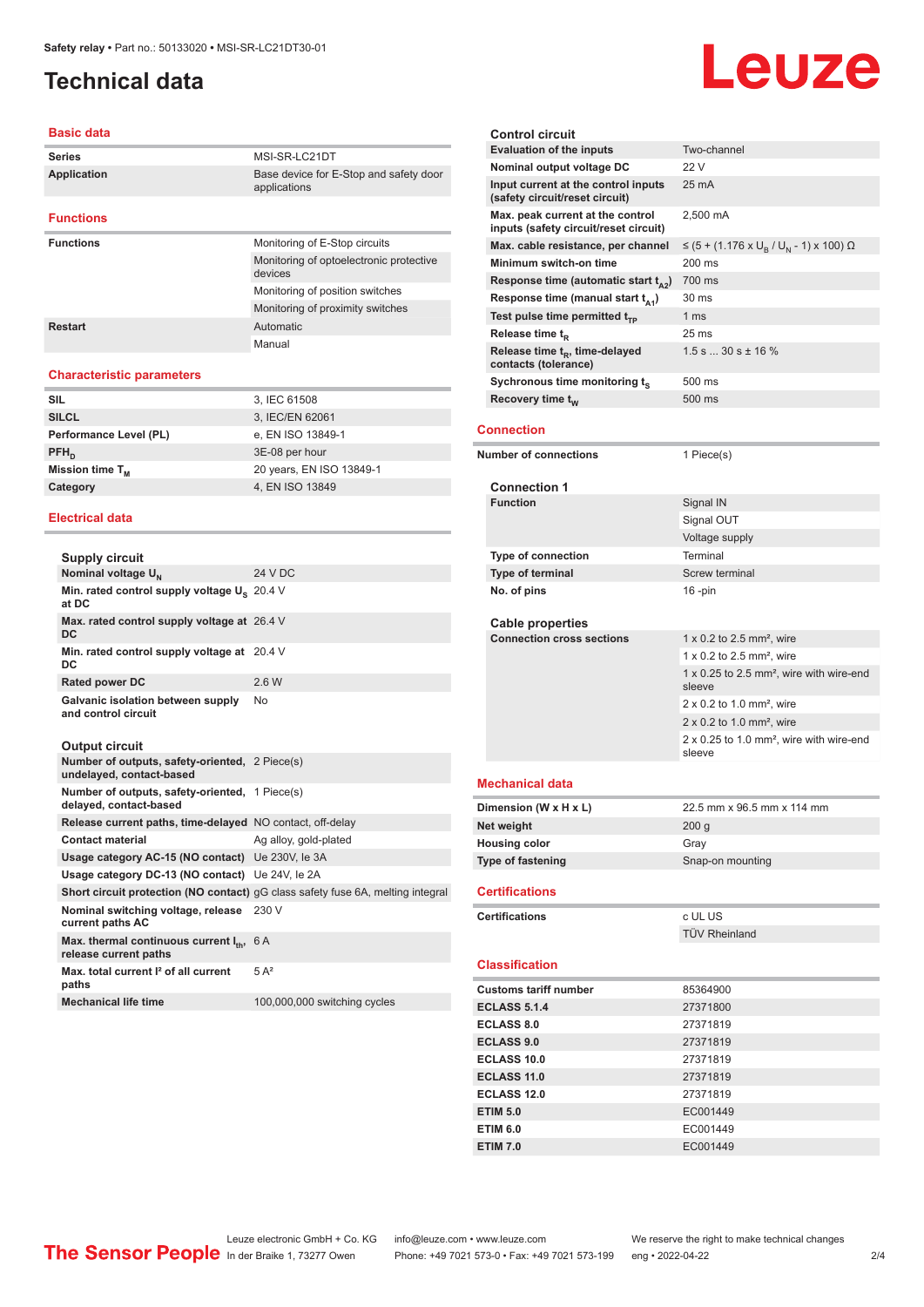### <span id="page-2-0"></span>**Dimensioned drawings**

All dimensions in millimeters









# **Electrical connection**

**Connection 1**

| <b>Function</b>    | Signal IN<br>Signal OUT<br>Voltage supply |
|--------------------|-------------------------------------------|
| Type of connection | Terminal                                  |
| Type of terminal   | Screw terminal                            |
| No. of pins        | $16$ -pin                                 |
|                    |                                           |
| <b>Terminal</b>    | <b>Assignment</b>                         |

| 13             | Release current path 1 (NO contact) |
|----------------|-------------------------------------|
| 14             | Release current path 1 (NO contact) |
| 23             | Release current path 2 (NO contact) |
| 24             | Release current path 2 (NO contact) |
| 37             | Release current path 3 (NO contact) |
| 38             | Release current path 3 (NO contact) |
| A <sub>1</sub> | $+24V$                              |